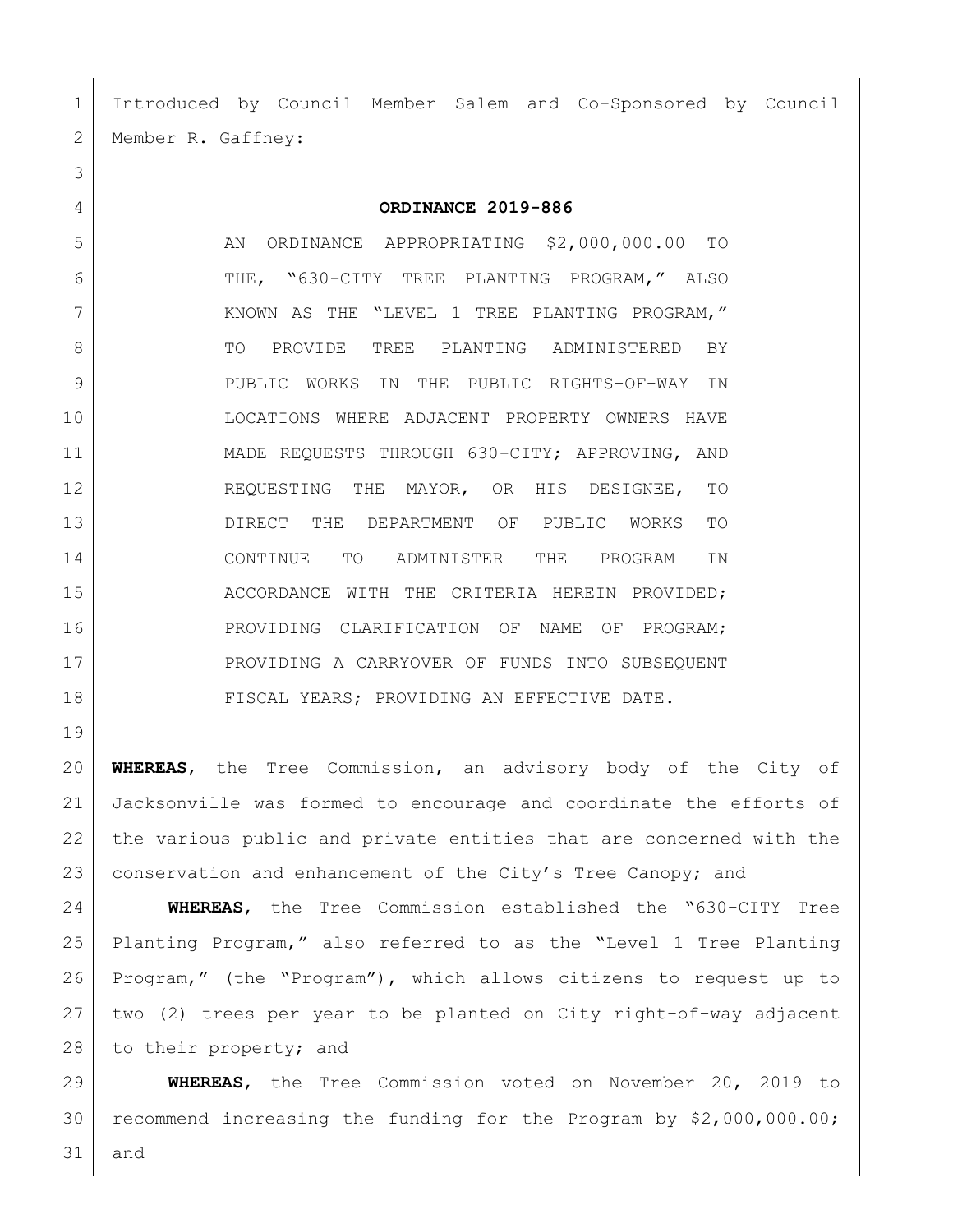**WHEREAS**, the City's Public Affairs Office has been actively 2 promoting the Program through community meetings and social media; and

 **WHEREAS**, there has been a great deal of interest in the 5 Program by the public from all areas of the City; and

 **WHEREAS**, the initial \$200,000 provided to the Program through ordinance 2018-775-E has been expended, and the additional \$1,600,000.00 provided to the Program through ordinance 2019-469-E has been expended or encumbered such that only \$72,596.00 remains 10 in the Program, and is on track to be expended quickly; and

 **WHEREAS**, the Tree Protection and Related Expenses Trust Fund, Subfund 15F, contained \$19,455,297.00 overall as of November 15, 2019 for the purpose of planting trees to replace the tree canopy for the City which has been lost through the process of land development, now therefore

**BE IT ORDAINED** by the Council of the City of Jacksonville:

 **Section 1. Appropriation for the 630-CITY Tree Planting Program.** For the 2019-2020 fiscal year, within the City's budget, there are hereby appropriated the indicated sum(s) from the account(s) listed in subsection (a) to the account(s) listed in subsection (b):

 (The account information is attached hereto as **Exhibit 1**, and incorporated herein by this reference)

 See attached **Exhibit 1** \$2,000,000.00 (b) Appropriated to: 27 See attached **Exhibit 1** \$2,000,000.00 (c) **Explanation of the appropriation** – The funding above is to provide \$2,000,000.00 from the Tree Protection and Related Expenses Trust Fund, Subfund 15F, for the "630-

(a) Appropriated from:

 $- 2 -$ 

CITY Tree Planting Program," also known as the "Level 1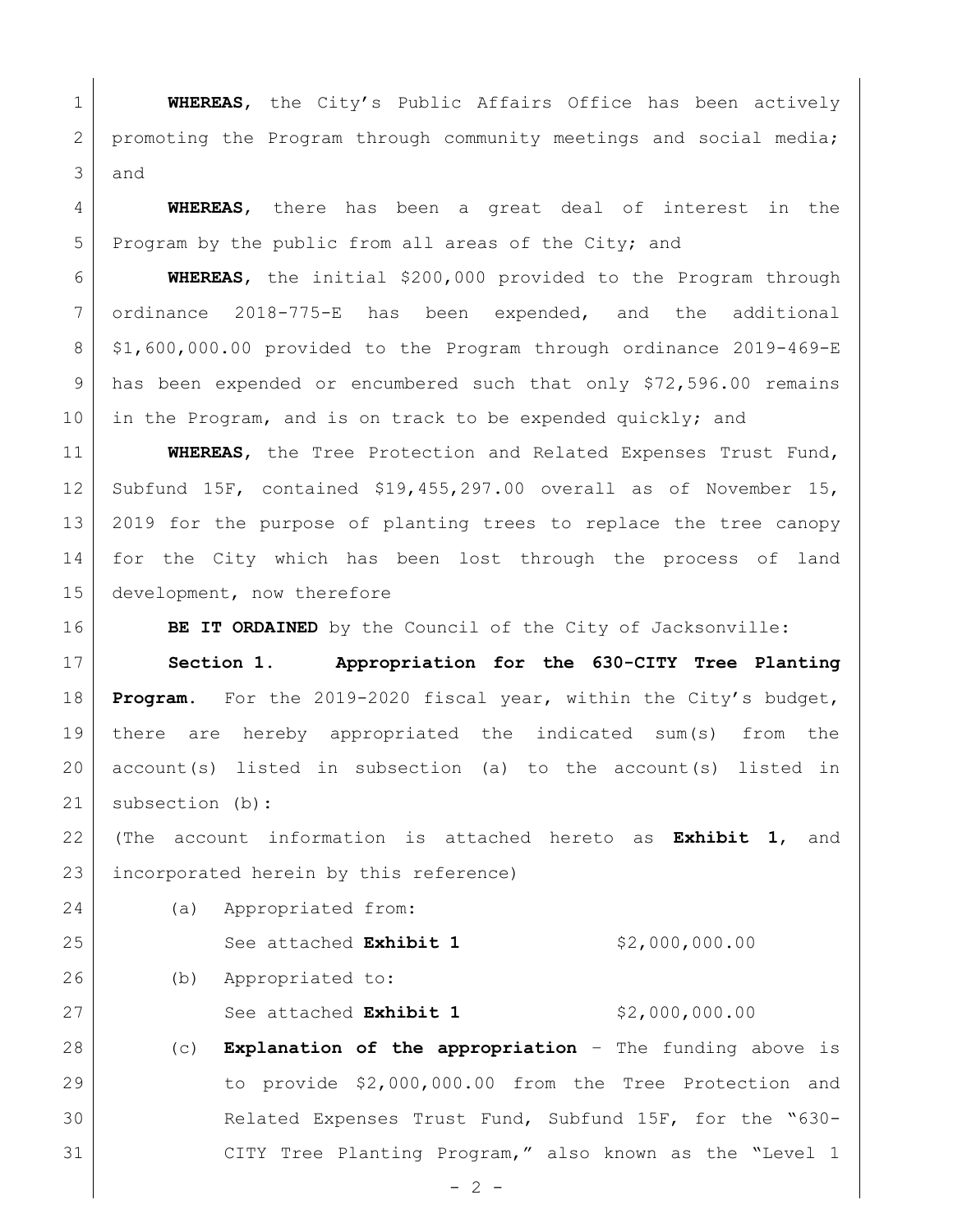1 | Tree Planting Program" (the "Program") administered by 2 the Department of Public Works.

 **Section 2. Purpose.** The purpose of the appropriation in Section 1 is to provide \$2,000,000.00 for Public Works to plant trees within public rights-of-way in Duval County in locations where adjacent property owners have requested trees by calling(904) 630-CITY. The Program funds will be expended in this way:

8 (1) When a property owner enlists the help of the City through "630-CITY" asking for a new tree to be installed in the right-of- way adjacent to their property, the Department of Public Works may use the funds set aside for this Program within Subfund 15F to install either one or two trees approved in accordance with the "Tree Commission Approved Tree Planting List" available for view on the Tree Commission's website**;**

 (2) The location and species must be approved by a City Arborist, or City Landscape Architect**;** and

 (3) The request may not exceed two trees within a one year period per property owner request, unless otherwise approved by the Tree Commission.

 **Section 3. Oversight Department.** The Public Works Department shall continue to oversee the Program described herein. 22 The trees that are planted, and any that are removed as part of the 23 | planting, shall be recorded electronically on Plan-it Geo, or its 24 equivalent, and shall note the species and size of each, as well as 25 | the date of planting or removal, and the Ordinance number, if 26 applicable, appropriating the funding.

 **Section 4. Program Name Clarification**. To eliminate confusion regarding the purpose of this tree planting program, it shall be referred to as the "630-CITY Tree Planting Program."

 **Section 5. Carryover.** The funds appropriated in this ordinance shall not lapse but shall carryover to subsequent fiscal

- 3 -